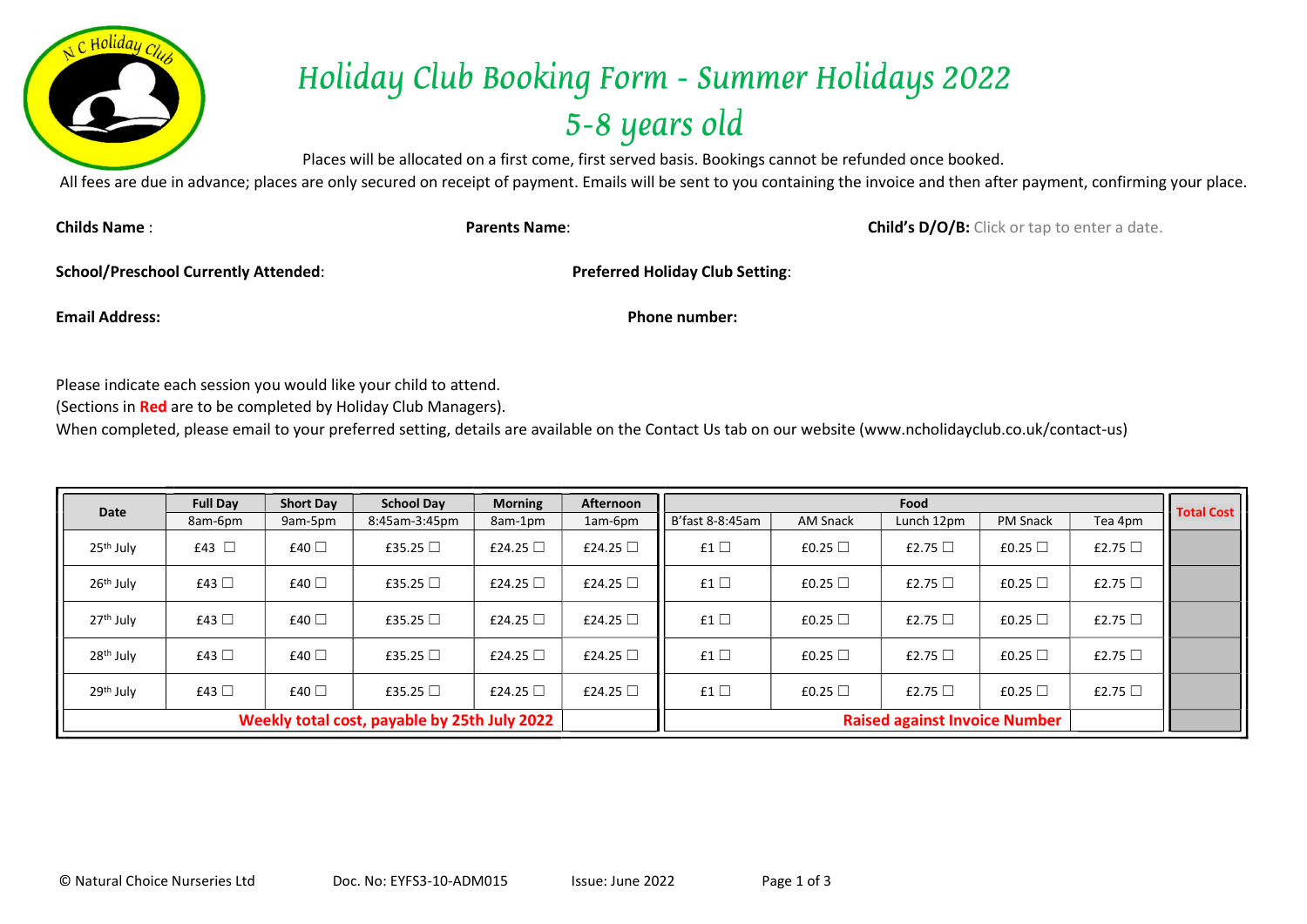|                                              | <b>Full Day</b> | <b>Short Day</b> | <b>School Day</b> | <b>Morning</b> | <b>Afternoon</b> |                 |                 | Food                                 |                 |              | <b>Total Cost</b> |
|----------------------------------------------|-----------------|------------------|-------------------|----------------|------------------|-----------------|-----------------|--------------------------------------|-----------------|--------------|-------------------|
| <b>Date</b>                                  | 8am-6pm         | 9am-5pm          | 8:45am-3:45pm     | 8am-1pm        | 1am-6pm          | B'fast 8-8:45am | <b>AM Snack</b> | Lunch 12pm                           | PM Snack        | Tea 4pm      |                   |
| $1st$ Aug                                    | £43 $\Box$      | £40 $\Box$       | £35.25 $\Box$     | £24.25 $\Box$  | £24.25 $\Box$    | £1 $\square$    | £0.25 $\Box$    | £2.75 $\Box$                         | £0.25 $\Box$    | £2.75 $\Box$ |                   |
| 2 <sup>nd</sup> Aug                          | £43 $\Box$      | £40 □            | £35.25 $\Box$     | £24.25 $\Box$  | £24.25 $\Box$    | £1 $\square$    | £0.25 $\Box$    | £2.75 $\Box$                         | £0.25 $\Box$    | £2.75 $\Box$ |                   |
| 3rd Aug                                      | £43 $\Box$      | £40 $\Box$       | £35.25 $\Box$     | £24.25 $\Box$  | £24.25 $\Box$    | £1 $\square$    | £0.25 $\Box$    | £2.75 $\Box$                         | £0.25 $\Box$    | £2.75 □      |                   |
| 4 <sup>th</sup> Aug                          | £43 $\Box$      | £40 □            | £35.25 □          | £24.25 $\Box$  | £24.25 □         | £1 $\square$    | £0.25 $\Box$    | £2.75 $\Box$                         | £0.25 $\Box$    | £2.75 □      |                   |
| 5 <sup>th</sup> Aug                          | £43 $\Box$      | £40 $\Box$       | £35.25 $\Box$     | £24.25 $\Box$  | £24.25 $\Box$    | £1 $\square$    | £0.25 $\Box$    | £2.75 $\Box$                         | £0.25 $\Box$    | £2.75 $\Box$ |                   |
| Weekly total cost, payable by $1st$ Aug 2022 |                 |                  |                   |                |                  |                 |                 | <b>Raised against Invoice Number</b> |                 |              |                   |
|                                              |                 |                  |                   |                |                  |                 |                 |                                      |                 |              |                   |
|                                              |                 |                  |                   |                |                  |                 |                 |                                      |                 |              |                   |
|                                              | <b>Full Day</b> | <b>Short Day</b> | <b>School Day</b> | <b>Morning</b> | <b>Afternoon</b> |                 |                 | Food                                 |                 |              |                   |
| Date                                         | 8am-6pm         | 9am-5pm          | 8:45am-3:45pm     | 8am-1pm        | 1am-6pm          | B'fast 8-8:45am | <b>AM Snack</b> | Lunch 12pm                           | <b>PM Snack</b> | Tea 4pm      | <b>Total Cost</b> |
| 8 <sup>th</sup> Aug                          | £43 $\Box$      | £40 □            | £35.25 $\Box$     | £24.25 $\Box$  | £24.25 $\Box$    | £1 $\square$    | £0.25 $\Box$    | £2.75 $\Box$                         | £0.25 $\Box$    | £2.75 $\Box$ |                   |
| 9 <sup>th</sup> Aug                          | £43 $\Box$      | £40 $\Box$       | £35.25 $\Box$     | £24.25 $\Box$  | £24.25 □         | £1 $\square$    | £0.25 $\Box$    | £2.75 $\Box$                         | £0.25 $\Box$    | £2.75 $\Box$ |                   |
| 10 <sup>th</sup> Aug                         | £43 $\Box$      | £40 □            | £35.25 □          | £24.25 $\Box$  | £24.25 $\Box$    | £1 $\square$    | £0.25 $\Box$    | £2.75 $\Box$                         | £0.25 $\Box$    | £2.75 $\Box$ |                   |
| 11 <sup>th</sup> Aug                         | £43 $\Box$      | £40 □            | £35.25 $\Box$     | £24.25 $\Box$  | £24.25 □         | £1 $\square$    | £0.25 $\Box$    | £2.75 $\Box$                         | £0.25 $\Box$    | £2.75 $\Box$ |                   |
| 12 <sup>th</sup> Aug                         | £43 $\Box$      | £40 $\Box$       | £35.25 $\Box$     | £24.25 $\Box$  | £24.25 □         | £1 $\square$    | £0.25 $\Box$    | £2.75 $\Box$                         | £0.25 $\Box$    | £2.75 □      |                   |

## Weekly total cost, payable by  $8<sup>th</sup>$  Aug 2022

|                                                         | <b>Full Day</b> | <b>Short Day</b> | <b>School Day</b> | <b>Morning</b> | Afternoon     |                                      |                 | Food         |                 |              | <b>Total Cost</b> |
|---------------------------------------------------------|-----------------|------------------|-------------------|----------------|---------------|--------------------------------------|-----------------|--------------|-----------------|--------------|-------------------|
| Date                                                    | 8am-6pm         | 9am-5pm          | 8:45am-3:45pm     | 8am-1pm        | 1am-6pm       | B'fast 8-8:45am                      | <b>AM Snack</b> | Lunch 12pm   | <b>PM Snack</b> | Tea 4pm      |                   |
| $15th$ Aug                                              | £43 $\Box$      | £40 $\Box$       | £35.25 $\Box$     | £24.25 $\Box$  | £24.25 □      | £1 $\Box$                            | £0.25 $\Box$    | £2.75 $\Box$ | £0.25 $\Box$    | £2.75 $\Box$ |                   |
| $16th$ Aug                                              | £43 $\Box$      | £40 $\Box$       | £35.25 $\Box$     | £24.25 $\Box$  | £24.25 □      | £1 $\Box$                            | £0.25 $\Box$    | £2.75 $\Box$ | £0.25 $\Box$    | £2.75 $\Box$ |                   |
| 17 <sup>th</sup> Aug                                    | £43 $\Box$      | £40 $\Box$       | £35.25 $\Box$     | £24.25 $\Box$  | £24.25 □      | £1 $\Box$                            | £0.25 $\Box$    | £2.75 $\Box$ | £0.25 $\Box$    | £2.75 $\Box$ |                   |
| 18 <sup>th</sup> Aug                                    | £43 $\Box$      | £40 $\Box$       | £35.25 $\Box$     | £24.25 $\Box$  | £24.25 $\Box$ | £1 $\Box$                            | £0.25 $\Box$    | £2.75 $\Box$ | £0.25 $\Box$    | £2.75 $\Box$ |                   |
| $19th$ Aug                                              | £43 $\Box$      | £40 $\Box$       | £35.25 $\Box$     | £24.25 $\Box$  | £24.25 $\Box$ | £1 $\Box$                            | £0.25 $\Box$    | £2.75 $\Box$ | £0.25 $\Box$    | £2.75 $\Box$ |                   |
| Weekly total cost, payable by 15 <sup>th</sup> Aug 2022 |                 |                  |                   |                |               | <b>Raised against Invoice Number</b> |                 |              |                 |              |                   |